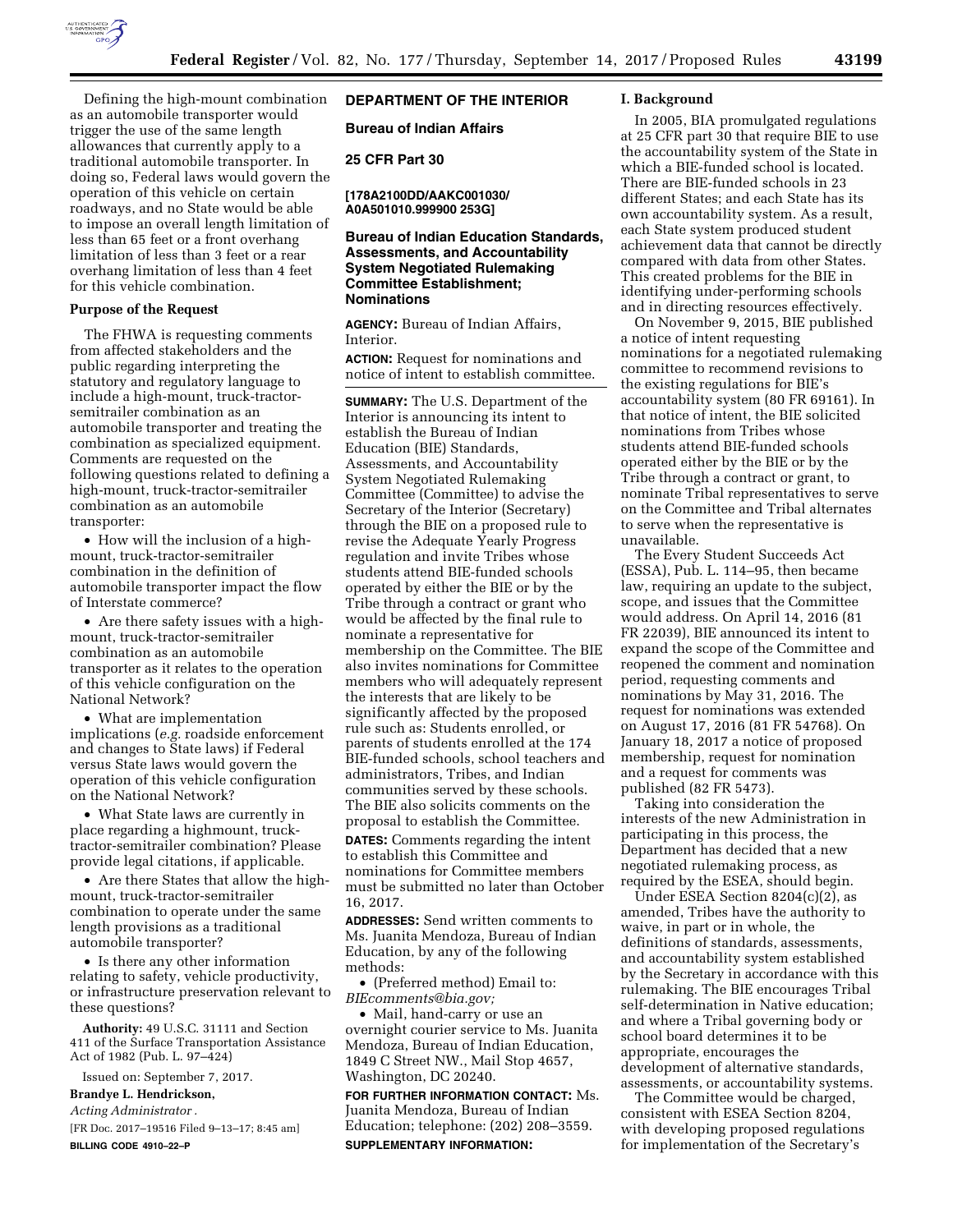responsibility to define standards, assessments, and an accountability system. These definitions will be implemented in the 2018–2019 school year. The final regulations will describe how to execute the Secretary's responsibility to define the standards, assessments, and an accountability system consistent with ESEA Section 1111, for schools funded by the BIE on a national, regional, or Tribal basis, as appropriate, taking into account the unique circumstances and needs of such schools and the students served by such schools. Additionally, the Committee will be asked to provide recommendations that encourage the exercise of the authority of Tribes to adopt their own standards, assessments, and an accountability system and also to provide recommendations on how BIE could best provide technical assistance under ESEA Section 8204(c)(3).

## **II. Every Student Succeeds Act (ESSA)**

The ESSA reauthorizes and amends the ESEA. ESSA Section 8007 amends ESEA Section 8204, and directs the Secretary of the Interior, in consultation with the Secretary of Education, if so requested, to use a negotiated rulemaking process to develop regulations for implementation of the Secretary of the Interior's obligation to define the standards, assessments, and an accountability system that will be utilized at BIE-funded schools. The regulations, along with any necessary revisions to part 30 generally, will replace the existing 25 CFR part 30 and will define the standards, assessments, and an accountability system consistent with ESEA, for BIE-funded schools on a national, regional, or Tribal basis. The regulations will be developed in a manner that considers the unique circumstances and needs of such schools and the students served by such schools. These definitions will be implemented in the 2018–2019 school year.

ESEA Section 8204 also provides that if a Tribal governing body or school board of a BIE-funded school determines the requirements established by the Secretary of the Interior are inappropriate, they may waive, in part or in whole, such requirements. Where such requirements are waived, the Tribal governing body or school board shall, within 60 days, submit to the Secretary of the Interior a proposal for alternative standards, assessments, and an accountability system, if applicable, consistent with ESEA Section 1111. The proposal must take into account the unique circumstances and needs of the school or schools and the students served. The proposal will be approved

by the Secretary of the Interior and the Secretary of Education, unless the Secretary of Education determines that the standards, assessments, and accountability system do not meet the requirements of ESEA Section 1111. Additionally, a Tribal governing body or school board of a BIE-funded school seeking a waiver may request, and the Secretary of the Interior and the Secretary of Education will provide, technical assistance.

#### **III. Statutory Authority**

This document is published in accordance with the Negotiated Rulemaking Act of 1996 (NRA) (5 U.S.C. 561 *et seq.*); the Federal Advisory Committee Act (FACA) (5 U.S.C. Appendix 2); and the Elementary and Secondary Education Act of 1965 (ESEA) (20 U.S.C. 6301 *et seq.*)

#### **IV. The Committee and Its Process**

In negotiated rulemaking, recommended provisions of a proposed rule are developed by a committee composed of at least one representative of the Federal Government and representatives of the interests that will be significantly affected by the rule. Decisions are made by consensus, which means unanimous concurrence among the interests represented on the Committee, unless the Committee agrees to define ''consensus'' to mean a general but not unanimous concurrence, or agrees upon another specified definition. 5 U.S.C. 562(2)(A) and (B).

As part of the negotiated rulemaking process, the BIE has identified interests potentially affected by the rulemaking under consideration, including students enrolled at 174 BIE-funded schools, parents of such students, school administrators, Tribes, and the Indian communities served by these schools. By this notice of intent, the BIE is soliciting: (1) Comments on its proposal to form a negotiated rulemaking committee; and (2) nominations for Committee members who will adequately represent the interests that are likely to be significantly affected by the proposed rule.

Following the receipt of nominations and comments, BIE will publish a second notice in the **Federal Register**  with a list of persons to represent the interests that are likely to be significantly affected by the rule and the person or persons proposed to represent the BIE. Persons who will be significantly affected by the proposed rule and who believe that their interests will not be adequately represented by any person specified in that second **Federal Register** notice will be given an opportunity to apply or nominate

another person for membership on the Committee to represent such interests with respect to the proposed rule.

Following the second **Federal Register** notice and responses to it, BIE expects to establish the Committee. After the Committee reaches consensus on the recommended provisions of the proposed rule, as discussed in more detail below, the BIE will publish a proposed rule in the **Federal Register**.

Under 5 U.S.C. 563, the head of the agency is required to determine that the use of the negotiated rulemaking procedure is in the public interest.

In making such a determination, the agency head must consider certain factors. Taking these factors into account, the Secretary, through the authority delegated to the Assistant Secretary—Indian Affairs, has determined that a negotiated rulemaking is in the public interest because:

1. A rule is needed. The ESEA directs the Secretary to conduct a negotiated rulemaking pursuant to the NRA.

2. A limited number of identifiable interests will be significantly affected by the rule. The 174 BIE-funded schools, students enrolled at these schools, school teachers and administrators, Tribes, and Indian communities served by these schools will be significantly affected by this review and the recommendations made by this Committee.

3. There is a reasonable likelihood that the Committee can be convened with a balanced representation of persons who can adequately represent the interests discussed in item 2, above, and who are willing to negotiate in good faith to attempt to reach a consensus on provisions of a proposed rule.

4. There is a reasonable likelihood that the Committee will reach consensus on a proposed rule within a fixed period of time.

5. The use of negotiated rulemaking will not delay the development of a proposed rule because time limits will be placed on the negotiation. We anticipate that these negotiations will expedite a proposed rule and ultimately the acceptance of a final rule.

6. The BIE is making a commitment to ensure that the Committee has sufficient resources to complete its work in a timely fashion.

7. The BIE, to the maximum extent possible and consistent with the legal obligations of the Agency, will use the consensus report of the Committee as the basis for a proposed rule for public notice and comment.

#### **V. Negotiated Rulemaking Procedures**

In compliance with FACA and NRA, the BIE will use the following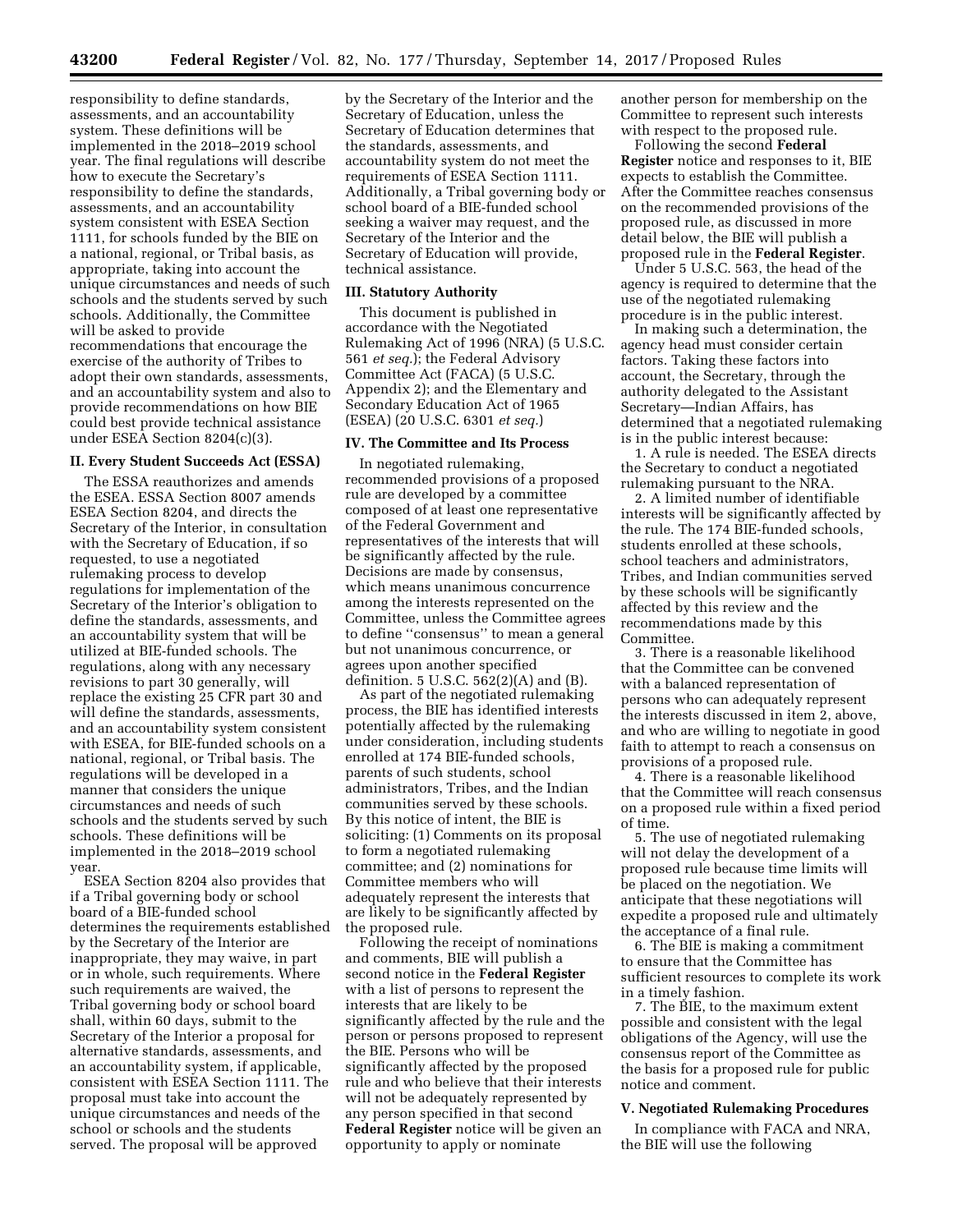procedures and guidelines for this negotiated rulemaking. The BIE may modify them in response to comments received on this notice of intent or during the negotiation process.

### *A. Committee Formation*

The Committee will be formed and operated in full compliance with the requirements of FACA and NRA, and specifically under the guidelines of its charter.

## *B. Membership Responsibility*

The Committee is expected to meet approximately 3–5 times and will last 2–3 days each. The initial meeting will be in person; some later meetings may be held by teleconference and/or web conference. The Committee's work is expected to occur over the course of 6– 12 months. However, the Committee may continue its work for up to two years.

Because of the scope and complexity of the tasks at hand, Committee members must be able to invest considerable time and effort in the negotiated rulemaking process. Committee members must be able to attend all Committee meetings, work on Committee work groups, consult with their constituencies between Committee meetings, and negotiate in good faith toward a consensus on issues before the Committee. Because of the complexity of the issues under consideration, as well as the need for continuity, the Secretary reserves the right to replace any member who is unable to participate in the Committee's meetings.

Responsibility for expenses under 5 U.S.C. 568(c) is as follows:

Members of a negotiated rulemaking committee shall be responsible for their own expenses of participation in such committee, except that an Agency may, in accordance with Section 7(d) of the FACA, pay for a member's reasonable travel and per diem expenses, expenses to obtain technical assistance, and a reasonable rate of compensation, if—

1. Such member certifies a lack of adequate financial resources to participate in the Committee; and

2. The agency determines that such member's participation in the Committee is necessary to assure an adequate representation of the member's interest.

The BIE commits to pay the reasonable travel and per diem expenses of Committee members, if appropriate, under the NRA and Federal travel regulations.

#### *C. Composition of Committee*

The Secretary is seeking nominations for representatives to serve on the

Committee who can represent the interests of students enrolled at the 174 BIE-funded schools, parents of such students, school administrators, Tribes, and the Indian communities served by these schools, and who have a demonstrated ability to communicate well with groups about the interests they will represent. The Committee membership will consist of approximately 15, but not more than 25 members in accordance with the NRA.

Non-Federal Committee membership must:

• Include only representatives of the interests described above;

• Comply with the FACA.

41 CFR 102–3.30 requires the membership of a FACA committee to be fairly balanced in its member in terms of the points of view represented and the functions to be performed. In making membership decisions, the Secretary shall consider whether the interest represented by a nominee will be affected significantly by the final products of the Committee, which may include report(s) and/or proposed regulations; whether that interest is already adequately represented by nominees; and whether the potential addition would adequately represent that interest.

Federally registered lobbyists are ineligible to serve on all FACA and non-FACA boards, committees, or councils in an individual capacity. The term ''individual capacity'' refers to individuals who are appointed to exercise their own individual best judgment on behalf of the government, such as when they are designated Special Government Employees, rather than being appointed to represent a particular interest.

## *D. Administrative and Technical Support*

The BIE will provide sufficient administrative and technical resources for the Committee to complete its work in a timely fashion. The BIE, with the help of the facilitator, will prepare and provide a final report of any issues on which the Committee reaches consensus.

#### *E. Training and Organization*

At the first meeting of the Committee, a neutral facilitator will provide training on negotiated rulemaking, interest-based negotiations, and consensus-building. In addition, at the first meeting, Committee members will make organizational decisions concerning protocols, scheduling, and facilitation of the Committee.

### *F. Interests Identified*

Under Section 562 of the NRA, ''interest'' means, with respect to an issue or matter, multiple parties which have a similar point of view or which are likely to be affected in a similar manner.' The BIE has identified the interests to be significantly affected by this new rule to include students enrolled at 174 BIE-funded schools, parents of such students, school administrators, Tribes, and the Indian communities served by these schools. The BIE is accepting comments identifying other interests that may be significantly affected by the final products of the Committee, which may include report(s) and/or proposed regulations, until the date listed in the **DATES** section of this notice of intent.

### **VI. Nominations**

The BIE solicits nominations from representatives of the interests identified above and an alternate to serve when the representative is unavailable.

Each nomination is expected to include a nomination for a primary representative and an alternate who can fulfill the obligations of membership should the primary representative be unable to attend. The Committee membership should reflect a diversity of interests, and nominees should only be of representatives and alternates who will:

• Have knowledge of school standards, assessments and accountability systems;

• Have relevant experience as past or present superintendents, principals, teachers, or school board members;

• Be able to coordinate, to the extent possible, with other interests who may not be represented on the Committee;

• Be able to represent one or more of the specified interests with the authority to embody the views of that interest, communicate with interested constituents, and have a clear means to reach agreement on behalf of the interest(s);

• Be able to negotiate effectively on behalf of the interest(s) represented;

• Be able to commit the time and effort required to attend and prepare for meetings; and

• Be able to collaborate among diverse parties in a consensus-seeking process.

The BIE will consider nominations for representatives only if they are nominated through the process identified in this Notice of Intent. The BIE will not consider any nominations that we receive in any other manner. If you submitted a nomination in response